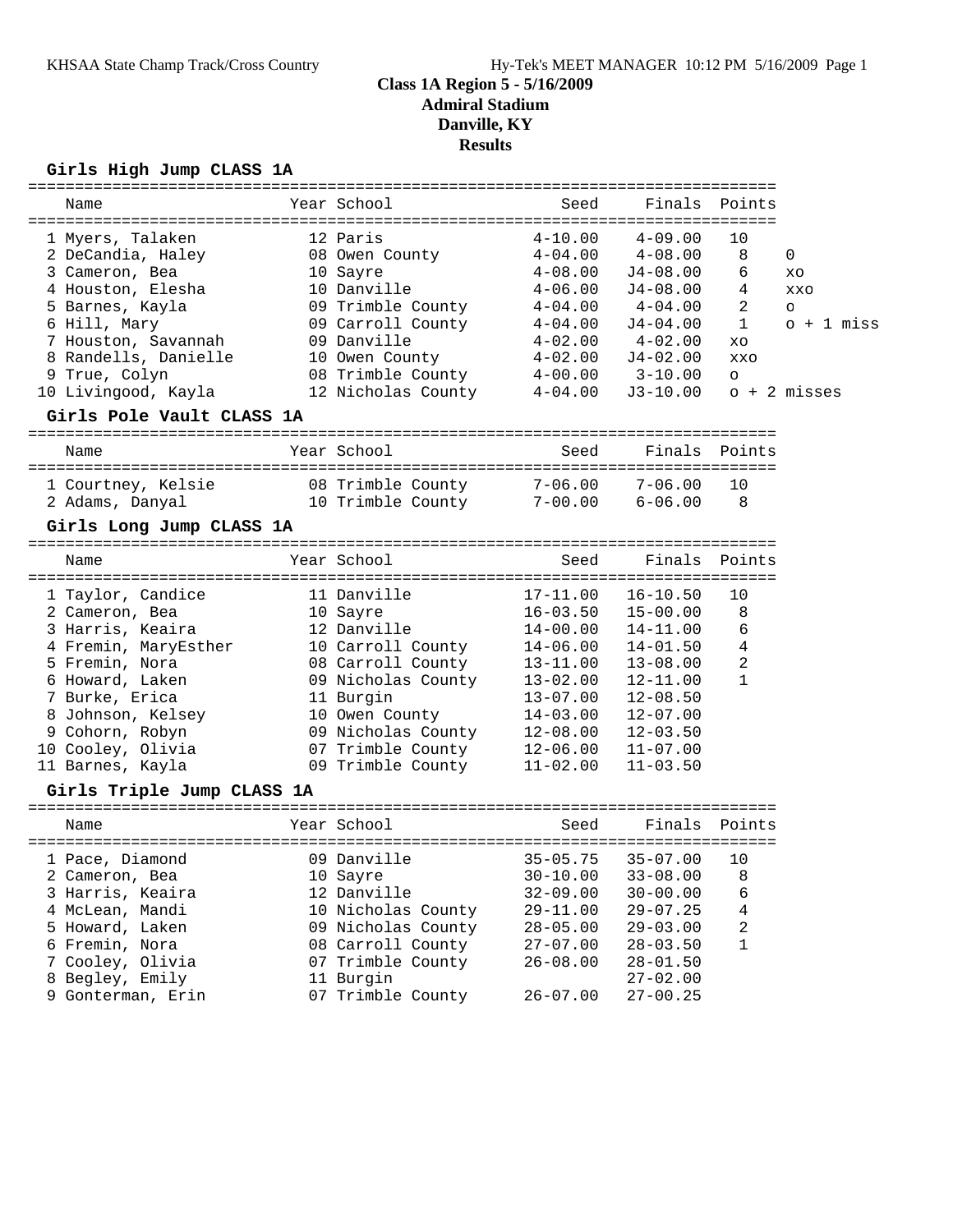## **Class 1A Region 5 - 5/16/2009 Admiral Stadium Danville, KY Results**

#### **Girls Shot Put CLASS 1A**

|                             |                                 | Seed         |              | Finals Points  |         |
|-----------------------------|---------------------------------|--------------|--------------|----------------|---------|
| Name                        | Year School                     |              |              |                |         |
| 1 Hunter, Megan             | 11 Nicholas County              | $29 - 09.75$ | $29 - 09.00$ | 10             |         |
| 2 Brand, Shakayla           | 12 Danville                     | $29 - 06.00$ | $28 - 04.50$ | 8              |         |
| 3 Cox, Rachel               | 10 Lexington Christian 27-06.25 |              | $27 - 04.00$ | 6              |         |
| 4 Jones, Kassie             | 10 Bracken County               | $27 - 10.00$ | $26 - 05.00$ | $\overline{4}$ |         |
| 5 White, Evyn               | 12 Owen County                  | $24 - 02.25$ | $24 - 04.50$ | $\overline{a}$ |         |
| 6 Harrison, Lauren          | 11 Nicholas County              | $23 - 02.00$ | $24 - 04.00$ | $\mathbf{1}$   |         |
| 7 Ball, Hannah              | 11 Trimble County               | $22 - 03.50$ | $23 - 03.00$ |                |         |
| 8 Ball, Jessica             | 08 Trimble County               | $24 - 10.00$ | $22 - 09.00$ |                |         |
| 9 Vangorp, Christina        | 11 Burgin                       | $26 - 06.50$ | $22 - 04.00$ |                |         |
| 10 Sims, Krissy             | 12 Burgin                       | $23 - 03.00$ | $21 - 08.00$ |                |         |
| 11 Davis, Alexandria        | 10 Danville                     | $22 - 00.00$ | $20 - 08.50$ |                |         |
| 12 McCollum, Kaydee         | 08 Carroll County               | $20 - 10.00$ | $20 - 07.00$ |                |         |
| 13 Lainhart, Shayla         | 10 Owen County                  | $19 - 08.00$ | $19 - 01.50$ |                |         |
| 14 Parson, Celes            | 09 Carroll County               | $15 - 07.50$ | $15 - 00.50$ |                |         |
| Girls Discus Throw CLASS 1A |                                 |              |              |                |         |
| Name                        | Year School                     | Seed         | Finals       | Points         |         |
|                             |                                 |              |              |                |         |
| 1 Hunter, Megan             | 11 Nicholas County              | $107 - 05$   | $109 - 01$   | 10             |         |
| 2 Brand, Shakayla           | 12 Danville                     | $60 - 09$    | $75 - 02$    | 8              |         |
| 3 Cox, Rachel               | 10 Lexington Christian          | $71 - 11$    | $75 - 01$    | 6              |         |
| 4 Jones, Kassie             | 10 Bracken County               | $65 - 05$    | $66 - 00$    | $\overline{4}$ |         |
| 5 Vangorp, Christina        | 11 Burgin                       | $58 - 10$    | $65 - 03$    | $\overline{c}$ |         |
| 6 Ball, Jessica             | 08 Trimble County               | $57 - 07$    | 64-07        | $\mathbf{1}$   |         |
| 7 Ball, Hannah              | 11 Trimble County               | $65 - 09$    | $62 - 01$    |                |         |
| 8 Harrison, Lauren          | 11 Nicholas County              | $61 - 04$    | $58 - 10$    |                |         |
| 9 Baughman, Kaelyn          | 07 Danville                     | $64 - 11$    | $54 - 08$    |                |         |
| 10 Goodnew, Miranda         | 09 Owen County                  | $47 - 09$    | $52 - 08$    |                |         |
| 11 Sims, Krissy             | 12 Burgin                       | $61 - 04$    | $52 - 05$    |                |         |
| 12 McCollum, Kaydee         | 08 Carroll County               | $54 - 06$    | $46 - 07$    |                |         |
| 13 Lainhart, Shayla         | 10 Owen County                  | $48 - 08$    | $44 - 10$    |                |         |
| 14 Parson, Celes            | 09 Carroll County               | $42 - 07$    | $38 - 07$    |                |         |
| Boys High Jump CLASS 1A     |                                 |              |              |                |         |
| Name                        |                                 |              |              |                |         |
|                             | Year School                     | Seed         | Finals       | Points         |         |
| 1 Warfield, Malcolm         | 11 Paris                        | $6 - 02.00$  | $5 - 10.00$  | 10             |         |
| 2 Barnes, Stewart           | 09 Trimble County               | $5 - 10.00$  | $5 - 08.00$  | 8              |         |
| 3 Berry, Edward             | 12 Eminence                     | $6 - 04.00$  | $J5 - 08.00$ | 6              | O<br>XO |
| 4 Beckerson, Bill           | 12 Burgin                       | $5 - 08.00$  | $5 - 06.00$  | 4              |         |
| 5 Taylor, July              | 10 Owen County                  | $5 - 06.00$  | $5 - 02.00$  | 2              |         |
| 6 Beckerson, Alex           | 08 Burgin                       | $5 - 00.00$  | $5 - 00.00$  | 1              |         |
| -- Marston, Ryan            | 10 Owen County                  | $4 - 10.00$  | ΝH           |                |         |
| Boys Pole Vault CLASS 1A    |                                 |              |              |                |         |
|                             |                                 |              |              |                |         |
| Name                        | Year School                     | Seed         | Finals       | Points         |         |
| 1 Hempel, Byron             | 11 Danville                     | $11 - 00.00$ | $11 - 00.00$ | 10             |         |
| 2 Blanton, Jordan           | 10 Trimble County               | $7 - 06.00$  | $8 - 00.00$  | 7              | 0       |
|                             |                                 |              |              |                |         |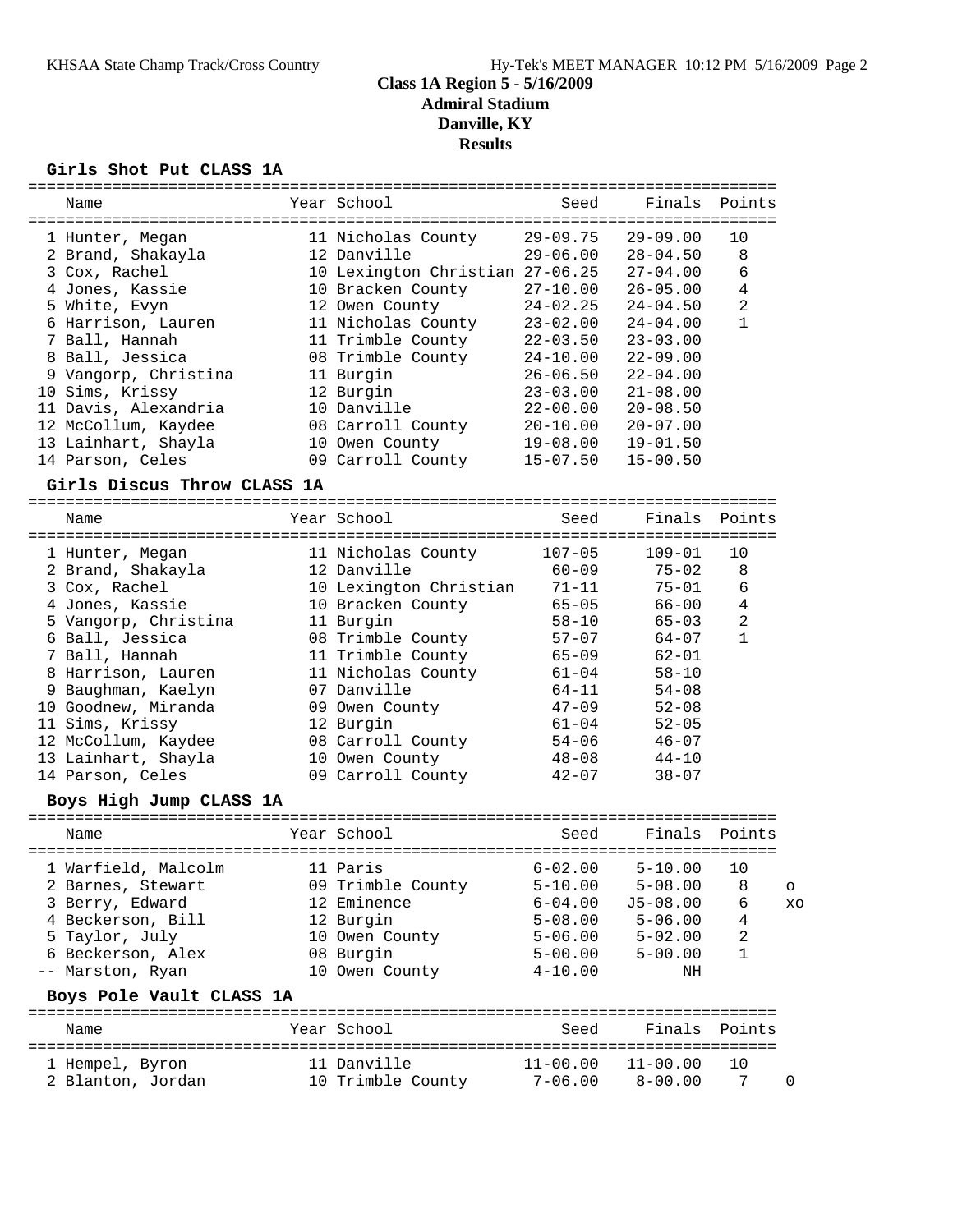## **Class 1A Region 5 - 5/16/2009 Admiral Stadium Danville, KY**

**Results**

| Boys Pole Vault CLASS 1A           |                                 |                              |                              |              |             |                   |
|------------------------------------|---------------------------------|------------------------------|------------------------------|--------------|-------------|-------------------|
| 2 Stethen, Matt                    | 11 Trimble County 8-06.00       |                              | $8-00.00$                    | 7            | $\mathbf 0$ |                   |
| Boys Long Jump CLASS 1A            |                                 |                              |                              |              |             |                   |
| Name                               | Year School                     | Seed                         | Finals                       | Points       |             |                   |
| 1 Ross, Michael                    | 10 Danville                     | $21 - 11.00$                 | $20 - 00.50$                 | 10           |             |                   |
| 2 Berry, Edward                    | 12 Eminence                     | 19-09.00                     | $19 - 03.50$                 | 8            |             |                   |
| 3 Brand, Patrick                   | 09 Danville                     | 19-02.00                     | $19 - 02.00$                 | 6            |             |                   |
| 4 Pope, Caleb                      | 09 Nicholas County              | 18-07.75                     | 18-10.00                     | 4            |             |                   |
| 5 Satterly, Christopher            | 11 Carroll County               | 18-04.75                     | $18 - 09.00$                 | 2            |             |                   |
| 6 Washington, Terrell              | 12 Frankfort                    | 18-04.00                     | $18 - 06.00$                 | $\mathbf{1}$ |             |                   |
| 7 Shewmaker, Austin                | 09 Burgin                       | 17-05.00<br>17-02.25         | $17 - 09.00$                 |              |             |                   |
| 8 Pruitt, Tyler                    | 11 Owen County                  |                              | $17 - 02.50$                 |              |             |                   |
| 9 Royalty, Tanner                  | 11 Burgin                       | 17-10.50                     | $16 - 05.00$                 |              |             |                   |
| 10 Hunt, Zach                      | 11 Lexington Christian 17-07.00 |                              | $16 - 03.00$                 |              |             |                   |
| 11 Denton, Bryan                   | 10 Bracken County               | 18-00.50                     | $16 - 01.50$                 |              |             |                   |
| 12 Rassman, Zachary                | 10 Carroll County 16-04.00      |                              | $16 - 00.00$                 |              |             |                   |
| 13 Gonterman, Michael              | 09 Trimble County $15-08.00$    |                              | $15 - 02.00$                 |              |             |                   |
| 14 Turnbull, Ben                   | 09 Sayre                        | 15-06.50                     | $15 - 00.50$                 |              |             | 2nd Jump 14-10.00 |
| 15 Champs, Marcus                  | 08 Paris                        | $15 - 00.00$                 | $J15 - 00.50$                |              |             | 2nd Jump 14-02.00 |
| 16 Neal, Cody                      | 10 Lexington Christian 14-04.00 |                              | $14 - 05.00$                 |              |             |                   |
| 17 Reed, Jon                       | 11 Eminence                     |                              | $14 - 03.00$                 |              |             |                   |
| 18 Marston, Ryan                   | 10 Owen County                  | $13 - 04.00$                 | $13 - 04.50$                 |              |             |                   |
| Boys Triple Jump CLASS 1A          |                                 |                              |                              |              |             |                   |
| Name                               | Year School                     | Seed                         | Finals                       | Points       |             |                   |
| 1 Ross, Michael                    | 10 Danville                     | $41 - 11.00$                 | $39 - 07.00$                 | 10           |             |                   |
| 2 Hall, Aaron                      | 11 Frankfort                    | $36 - 00.75$                 | $39 - 03.50$                 | 8            |             |                   |
| 3 Beckerson, Bill                  | 12 Burgin                       | 38-07.00                     | $39 - 01.50$                 | 6            |             |                   |
| 4 Berry, Edward                    | 12 Eminence                     | 39-09.00                     | $38 - 08.00$                 | 4            |             |                   |
| 5 Jones, Iman                      | 09 Danville                     | 38-10.00                     | 37-11.75                     | 2            |             |                   |
| 6 Grant, Tyler                     | 10 Carroll County 35-09.00      |                              | $36 - 06.00$                 | $\mathbf{1}$ |             |                   |
| 7 Pruitt, Tyler                    | 11 Owen County                  | 35-11.00                     | $36 - 02.50$                 |              |             |                   |
| 8 Hunt, Zach                       | 11 Lexington Christian 36-08.00 |                              | $34 - 06.00$                 |              |             |                   |
| 9 Gonterman, Michael               | 09 Trimble County 32-09.50      |                              | $33 - 04.00$                 |              |             |                   |
| 10 Washington, Terrell             | 12 Frankfort                    | 34-08.25                     | $32 - 09.00$                 |              |             |                   |
| 11 Kelley, Matthew                 | 10 Nicholas County              | $34 - 08.00$                 | $32 - 06.75$                 |              |             |                   |
| 12 Royalty, Seth                   | 08 Burgin                       | $29 - 09.00$                 | $30 - 00.00$                 |              |             |                   |
| Boys Shot Put CLASS 1A             |                                 |                              |                              |              |             |                   |
|                                    |                                 |                              |                              |              |             |                   |
| Name                               | Year School                     | Seed                         | Finals                       | Points       |             |                   |
|                                    |                                 |                              |                              |              |             |                   |
| 1 Harmon, Michael                  | 12 Lexington Christian 42-11.75 |                              | $47 - 00.50$                 | 10           |             |                   |
| 2 Alford, Josh                     | 12 Owen County                  | $41 - 09.00$                 | $42 - 06.00$                 | 8            |             |                   |
| 3 Tolson, Stephen                  | 12 Nicholas County              | $41 - 00.75$                 | $41 - 00.50$                 | 6<br>4       |             |                   |
| 4 Nedvidek, Joe                    | 11 Danville                     | $37 - 01.00$                 | $40 - 02.00$                 | 2            |             |                   |
| 5 Arutoff, Keith                   | 12 Owen County                  | $38 - 04.00$                 | $39 - 05.50$                 | 1            |             |                   |
| 6 Reyes, Isael                     | 11 Danville                     | $40 - 00.00$<br>$27 - 01.75$ | $38 - 10.00$<br>$35 - 09.50$ |              |             |                   |
| 7 May, Justin<br>8 Morris, Zachary | 10 Bracken County<br>11 Paris   | $31 - 00.75$                 | $33 - 05.00$                 |              |             |                   |